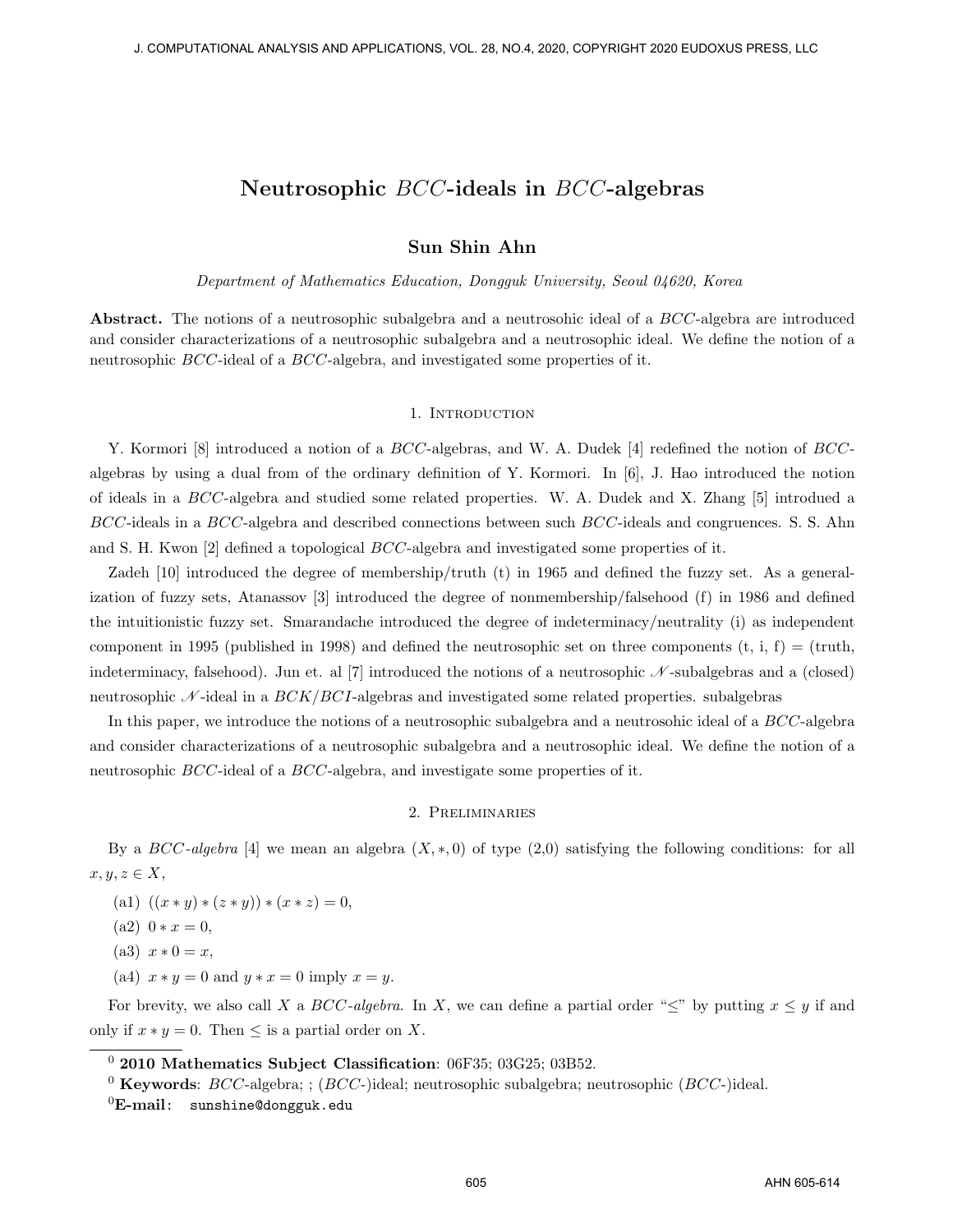A *BCC*-algebra *X* has the following properties: for any  $x, y \in X$ ,

- (b1)  $x * x = 0$ ,
- (b2)  $(x * y) * x = 0$ ,
- (b3)  $x \leq y \Rightarrow x * z \leq y * z$  and  $z * y \leq z * x$ .

Any *BCK*-algebra is a *BCC*-algebra, but there are *BCC*-algebras which are not *BCK*-algebra [4]. Note that a *BCC*-algebra is a *BCK*-algebra if and only if it satisfies:

(b4)  $(x * y) * z = (x * z) * y$ , for all  $x, y, z \in X$ .

Let  $(X,*,0_X)$  and  $(Y,*,0_Y)$  be *BCC*-algebras. A mapping  $\varphi: X \to Y$  is called a *homomorphism* if  $\varphi(x *_{X} y)$  =  $\varphi(x) *_{Y} \varphi(y)$  for all  $x, y \in X$ . A non-empty subset S of a BCC-algebra X is called a *subalgebra* of X if  $x * y \in S$ whenever  $x, y \in S$ . A non-empty subset *I* of a *BCI*-algebra *X* is called an *ideal* [6] of *X* if it satisfies:

- $(c1)$   $0 \in I$ ,
- $(c2)$   $x * y, y \in I \Rightarrow x \in I$  for all  $x, y \in X$ .

*I* is called an *BCC-ideal* [5] of *X* if it satisfies (c1) and

(c3)  $(x * y) * z, y \in I \Rightarrow x * z \in I$ , for all  $x, y, z \in X$ .

**Theorem 2.1.** [6] *In a BCC-algebra, an ideal is a subalgebra.*

**Theorem 2.2.** [5] *In a BCC-algebra, a BCC-ideal is an ideal.*

**Corollary 2.3.** [5] *Any BCC-ideal of a BCC-algebra is a subalgebra.*

**Definition 2.4.** Let  $X$  be a space of points (objects) with generic elements in  $X$  denoted by  $x$ . A simple valued neutrosophic set *A* in *X* is characterized by a truth-membership function  $T_A(x)$ , an indeterminacy-membership function  $I_A(x)$ , and a falsity-membership function  $F_A(x)$ . Then a simple valued neutrosophic set *A* can be denoted by

$$
A := \{ \langle x, T_A(x), I_A(x), F_A(x) \rangle | x \in X \},\
$$

where  $T_A(x)$ ,  $I_A(x)$ ,  $F_A(x) \in [0,1]$  for each point x in X. Therefore the sum of  $T_A(x)$ ,  $I_A(x)$ , and  $F_A(x)$  satisfies the condition  $0 \le T_A(x) + I_A(x) + F_A(x) \le 3$ .

For convenience, "simple valued neutrosophic set" is abbreviated to "neutrosophic set" later.

**Definition 2.5.** Let *A* be a neutrosophic set in a *B*-algebra *X* and  $\alpha, \beta, \gamma \in [0, 1]$  with  $0 \leq \alpha + \beta + \gamma \leq 3$  and an  $(\alpha, \beta, \gamma)$ -level set of *X* denoted by  $A^{(\alpha,\beta,\gamma)}$  is defined as

$$
A^{(\alpha,\beta,\gamma)} = \{ x \in X | T_A(x) \le \alpha, I_A(x) \ge \beta, F_A(x) \le \gamma \}.
$$

For any family  $\{a_i | i \in \Lambda\}$ , we define

$$
\bigvee \{a_i | i \in \Lambda\} := \begin{cases} \max \{a_i | i \in \Lambda\} & \text{if } \Lambda \text{ is finite,} \\ \sup \{a_i | i \in \Lambda\} & \text{otherwise} \end{cases}
$$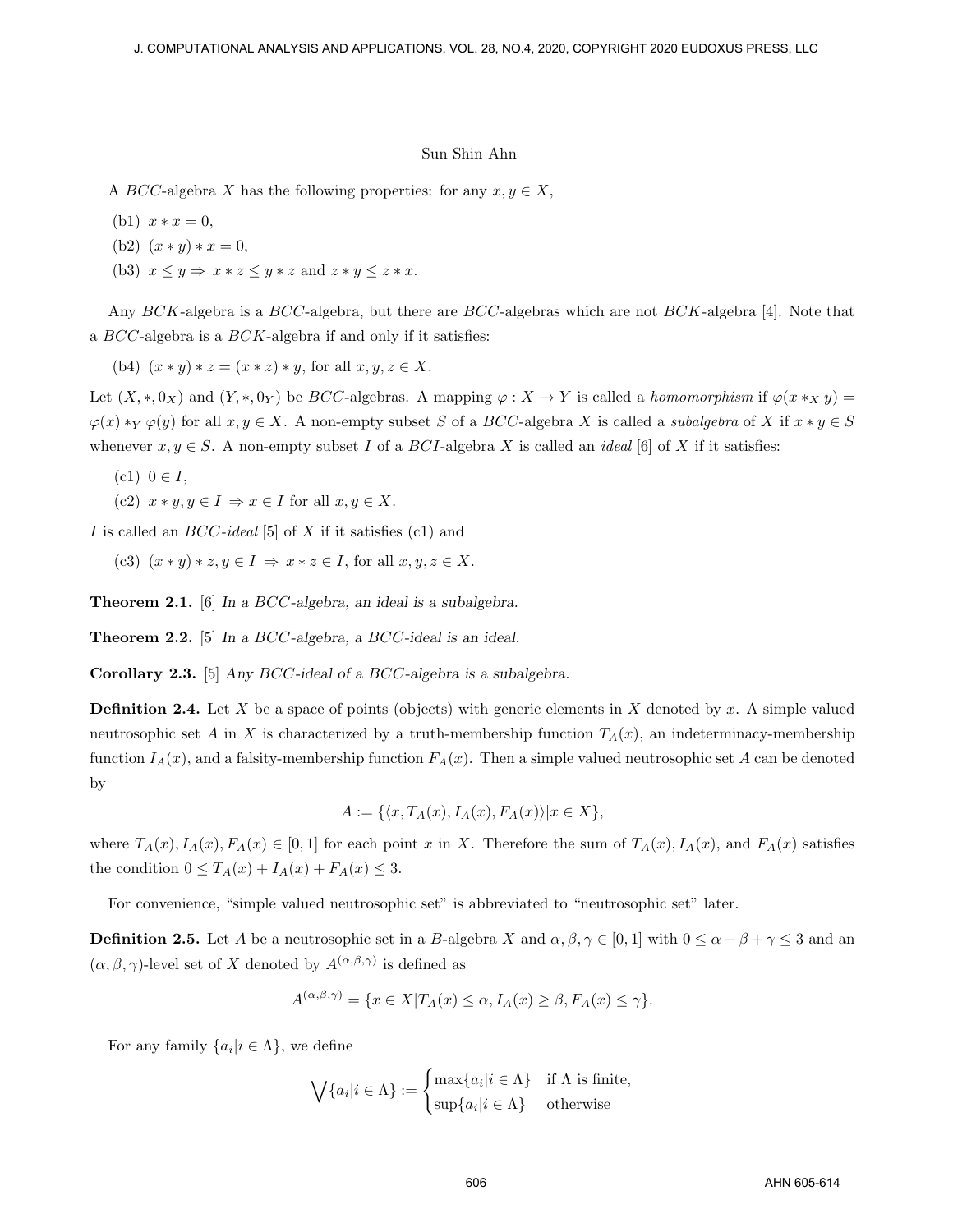and

$$
\bigwedge \{a_i | i \in \Lambda\} := \begin{cases} \min \{a_i | i \in \Lambda\} & \text{if } \Lambda \text{ is finite,} \\ \inf \{a_i | i \in \Lambda\} & \text{otherwise.} \end{cases}
$$

3. Neutrosophic *BCC*-ideals

In what follows, let *X* be a *BCC*-algebra unless otherwise specified.

**Definition 3.1.** A neutrosophic set *A* in a *BCC*-algebra *X* is called a *neutrosophic subalgebra* of *X* if it satisfies:

(NSS)  $T_A(x * y) \le \max\{T_A(x), T_A(y)\}, I_A(x * y) \ge \min\{I_A(x), I_A(y)\}, \text{ and } F_A(x * y) \le \max\{F_A(x), F_A(y)\}, \text{ for } x \in \{0, 1\}$ any  $x, y \in X$ .

**Proposition 3.2.** *Every neutrosophic subalgebra of a BCC-algebra X satisfies the following conditions:*

(3.1)  $T_A(0) \leq T_A(x), I_A(0) \geq I_A(x),$  and  $F_A(0) \leq F_A(x)$  for any  $x \in X$ .

*Proof.* Straightforward. □

**Example 3.3.** Let  $X := \{0, 1, 2, 3\}$  be a  $BCC$ -algebra [6] with the following table:

| $\ast$         | $\boldsymbol{0}$ | 1 | $\overline{2}$ | 3 |
|----------------|------------------|---|----------------|---|
| $\overline{0}$ | 0                | 0 | 0              | 0 |
| $\frac{1}{2}$  | 1                | 0 | 0              | 1 |
|                | $\overline{2}$   | 1 | 0              | 1 |
|                | 3                | 3 | 3              | 0 |

Define a neutrosophic set *A* in *X* as follows:

$$
T_A: X \to [0, 1], x \mapsto \begin{cases} 0.12 & \text{if } x \in \{0, 1, 2\} \\ 0.83 & \text{if } x = 3, \end{cases}
$$

$$
I_A: X \to [0, 1], x \mapsto \begin{cases} 0.81 & \text{if } x \in \{0, 1, 2\} \\ 0.14 & \text{if } x = 3, \end{cases}
$$

and

$$
F_A: X \to [0,1], \ x \mapsto \left\{ \begin{array}{ll} 0.12 & \text{if } x \in \{0,1,2\} \\ 0.83 & \text{if } x = 3. \end{array} \right.
$$

It is easy to check that *A* is a neutrosophic subalgebra of *X*.

**Theorem 3.4.** Let A be a neutrosophic set in a BCC-algebra X and let  $\alpha, \beta, \gamma \in [0, 1]$  with  $0 \le \alpha + \beta + \gamma \le 3$ . *Then A is a neutrosophic subalgebra of X if and only if all of*  $(\alpha, \beta, \gamma)$ *-level set*  $A^{(\alpha, \beta, \gamma)}$  *are subalgebras of X when*  $A^{(\alpha,\beta,\gamma)} \neq \emptyset$ *.* 

*Proof.* Assume that *A* is a neutrosophic subalgebra of *X*. Let  $\alpha, \beta, \gamma \in [0,1]$  be such that  $0 \leq \alpha + \beta + \gamma \leq 3$  and  $A^{(\alpha,\beta,\gamma)} \neq \emptyset$ . Let  $x, y \in A^{(\alpha,\beta,\gamma)}$ . Then  $T_A(x) \leq \alpha$ ,  $T_A(y) \leq \alpha$ ,  $I_A(x) \geq \beta$ ,  $I_A(y) \geq \beta$  and  $F_A(x) \leq \gamma$ ,  $F_A(y) \leq \gamma$ . Using (NSS), we have  $T_A(x * y) \le \max\{T_A(x), T_A(y)\} \le \alpha$ ,  $I_A(x * y) \ge \min\{I_A(x), I_A(y)\} \ge \beta$ , and  $F_A(x * y) \le$  $\max\{F_A(x), F_A(y)\} \leq \gamma$ . Hence  $x * y \in A^{(\alpha,\beta,\gamma)}$ . Therefore  $A^{(\alpha,\beta,\gamma)}$  is a subalgebra of *X*.

Conversely, all of  $(\alpha, \beta, \gamma)$ -level set  $A^{(\alpha, \beta, \gamma)}$  are subalgebras of *X* when  $A^{(\alpha, \beta, \gamma)} \neq \emptyset$ . Assume that there exist  $a_t, b_t, a_i, b_i \in X$  and  $a_f, b_f \in X$  such that  $T_A(a_t * b_t) > \max\{T_A(a_t), T_A(b_t)\}, I_A(a_i * b_i) < \min\{I_A(a_i), I_A(b_i)\}\$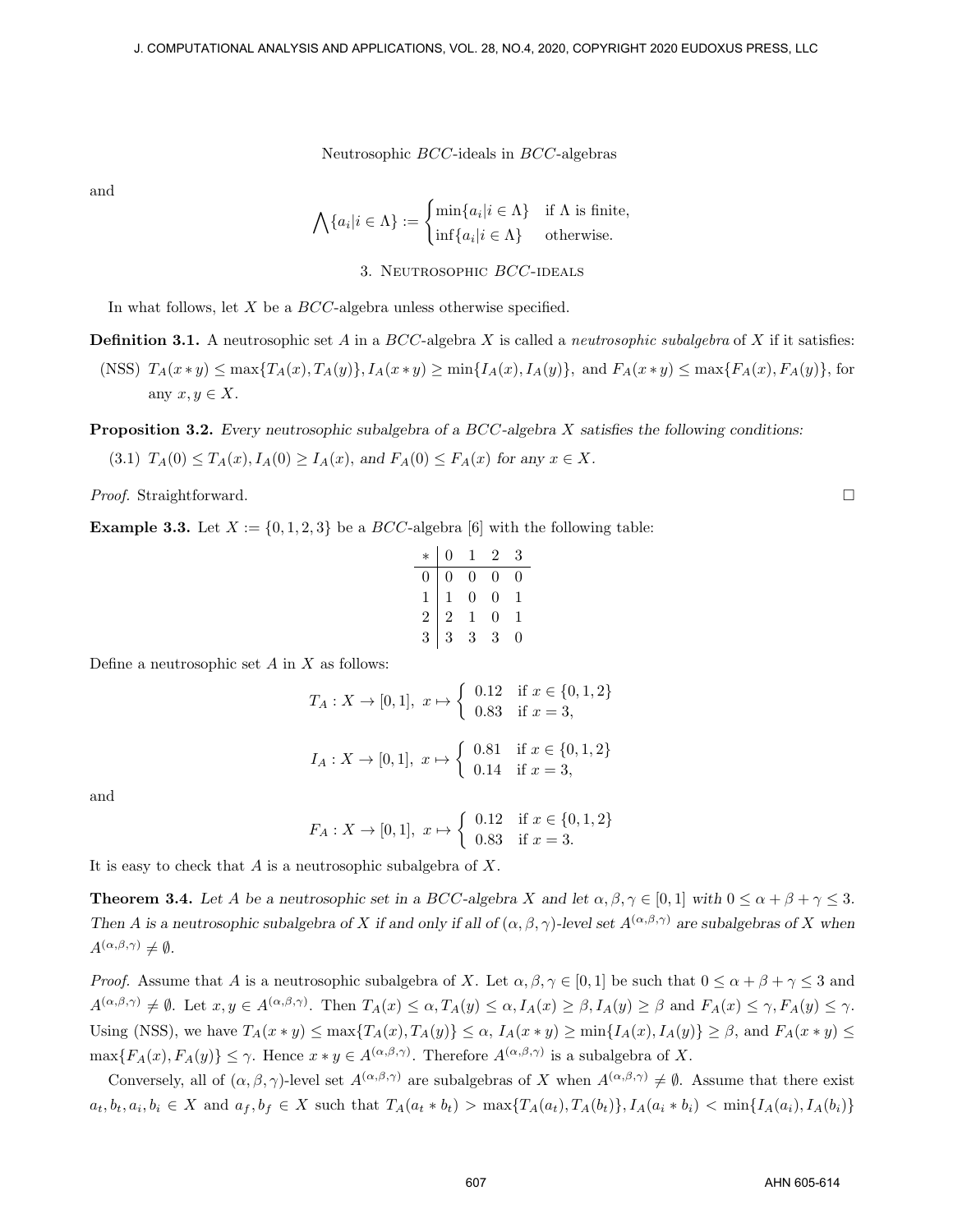and  $F_A(a_f * b_f) > \max\{F_A(a_f), F_A(b_f)\}\$ . Then  $T_A(a_t * b_t) > \alpha_1 \geq \max\{T_A(a_t), T_A(b_t)\}, I_A(a_i * b_i) < \beta_1 \leq \beta_2$  $\min\{I_A(a_i), I_A(b_i)\}\$ and  $F_A(a_f * b_f) > \gamma_1 \geq \max\{F_A(a_f), F_A(b_f)\}\$ for some  $\alpha_1, \gamma_1 \in [0,1]$  and  $\beta_1 \in (0,1]$ . Hence  $a_t, b_t, a_i, b_i \in A^{(\alpha_1, \beta_1, \gamma_1)},$  and  $a_f, b_f \in A^{(\alpha_1, \beta_1, \gamma_1)}$ . But  $a_t * b_t, a_i * b_i \notin A^{(\alpha_1, \beta_1, \gamma_1)},$  and  $a_f * b_f \notin A^{(\alpha_1, \beta_1, \gamma_1)},$ which is a contradiction. Hence  $T_A(x * y) \le \max\{T_A(x), T_A(y)\}\,$ ,  $I_A(x * y) \ge \min\{I_A(x), I_A(y)\}\,$ , and  $F_A(x * y) \le$  $\max\{T_A(x), T_A(y)\}\$ , for any  $x, y \in X$ . Therefore *A* is a neutrosophic subalgebra of *X*. □

Since  $[0, 1]$  is a completely distributive lattice with respect to the usual ordering, we have the following theorem.

**Theorem 3.5.** If  $\{A_i | i \in \mathbb{N}\}\)$  is a family of neutrosopic subalgebras of a BCC-algebra X, then  $(\{A_i | i \in \mathbb{N}\}, \subseteq)$ *forms a complete distributive lattice.*

**Theorem 3.6.** Let A be a neutrosophic subalgebra of a BCC-algebra X. If there exists a sequence  $\{a_n\}$  in X such that  $\lim_{n\to\infty} T_A(a_n) = 0$ ,  $\lim_{n\to\infty} I_A(a_n) = 1$ , and  $\lim_{n\to\infty} F_A(a_n) = 0$ , then  $T_A(0) = 0$ ,  $I_A(0) = 1$ , and  $F_A(0) = 0.$ 

*Proof.* By Proposition 3.2, we have  $T_A(0) \leq T_A(x)$ ,  $I_A(0) \geq I_A(x)$ , and  $F_A(0) \leq F_A(x)$  for all  $x \in X$ . Hence we have  $T_A(0) \leq T_A(a_n)$ ,  $I_A(0) \geq I_A(a_n)$ , and  $F_A(0) \leq F_A(a_n)$  for every positive integer n. Therefore  $0 \leq T_A(0) \leq$  $\lim_{n\to\infty}T_A(a_n)=0, 1=\lim_{n\to\infty}I_A(a_n)\leq I_A(0)\leq 1$ , and  $0\leq F_A(0)\leq \lim_{n\to\infty}F_A(a_n)=0$ . Thus we have  $T_A(0) = 0, I_A(0) = 1, \text{ and } F_A(0) = 0.$  □

**Proposition 3.7.** *If every neutrosophic subalgebra A of a BCC-algebra X satisfies the condition*

(3.2)  $T_A(x * y) \leq T_A(y)$ ,  $I_A(x * y) \geq I_A(y)$ ,  $F_A(x * y) \leq F_A(y)$ , for any  $x, y \in X$ ,

*then TA, IA, and F<sup>A</sup> are constant functions.*

*Proof.* It follows from (3.2) that  $T_A(x) = T_A(x*0) \leq T_A(0), I_A(x) = I_A(x*0) \geq I_A(0),$  and  $F_A(x) = F_A(x*0) \leq$  $F_A(0)$  for any  $x \in X$ . By Proposition 3.2, we have  $T_A(x) = T_A(0)$ ,  $I_A(x) = I_A(0)$ , and  $F_A(x) = F_A(0)$  for any  $x \in X$ . Hence  $T_A$ ,  $I_A$ , and  $F_A$  are constant functions. □

**Theorem 3.8.** *Every subalgebra of a BCC*-algebra *X* can be represented as an  $(\alpha, \beta, \gamma)$ -level set of a neutrosophic *subalgebra A of X.*

*Proof.* Let *S* be a subalgebra of a *BCC*-algebra *X* and let *A* be a neutrosophic subalgebra of *X*. Define a neutrosophic set *A* in *X* as follows:

$$
T_A: X \to [0,1], x \mapsto \begin{cases} \alpha_1 & \text{if } x \in S \\ \alpha_2 & \text{otherwise,} \end{cases}
$$
  

$$
I_A: X \to [0,1], x \mapsto \begin{cases} \beta_1 & \text{if } x \in S \\ \beta_2 & \text{otherwise,} \end{cases}
$$
  

$$
F_A: X \to [0,1], x \mapsto \begin{cases} \gamma_1 & \text{if } x \in S \\ \gamma_2 & \text{otherwise,} \end{cases}
$$

where  $\alpha_1, \alpha_2, \gamma_1, \gamma_2 \in [0,1)$  and  $\beta_1, \beta_2 \in (0,1]$  with  $\alpha_1 < \alpha_2, \beta_1 > \beta_2, \gamma_1 < \gamma_2$ , and  $0 \leq \alpha_1 + \beta_1 + \gamma_1 \leq 3, 0 \leq \gamma_1$  $\alpha_2 + \beta_2 + \gamma_2 \leq 3$ . Obviously,  $S = A^{(\alpha_1, \beta_1, \gamma_1)}$ . We now prove that *A* is a neutrosophic subalgebra of *X*. Let  $x, y \in X$ . If  $x, y \in S$ , then  $x * y \in S$  because S is a subalgebra of X. Hence  $T_A(x) = T_A(y) = T_A(x * y) = \alpha_1$ ,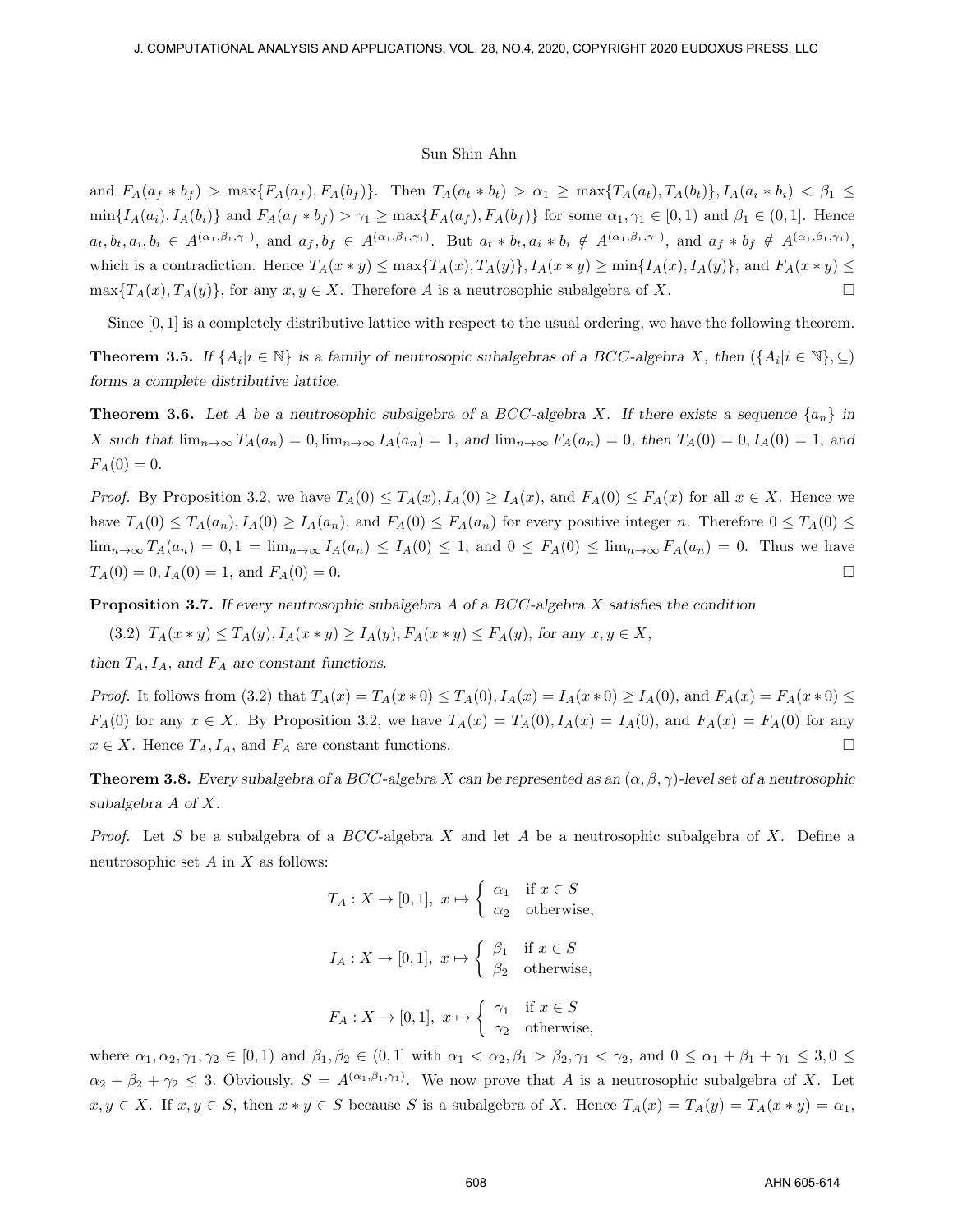$I_A(x) = I_A(y) = I_A(x * y) = \beta_1$ ,  $F_A(x) = F_A(y) = F_A(x * y) = \gamma_1$  and so  $T_A(x * y) \le \max\{T_A(x), T_A(y)\},$  $I_A(x*y) \geq \min\{I_A(x), I_A(y)\}\$ ,  $F_A(x*y) \leq \max\{F_A(x), F_A(y)\}\$ . If  $x \in S$  and  $y \notin S$ , then  $T_A(x) = \alpha_1$ ,  $T_A(y) = \alpha_2$ ,  $I_A(x) = \beta_1, I_A(y) = \beta_2$ ,  $F_A(x) = \gamma_1, F_A(y) = \gamma_2$  and so  $T_A(x * y) \le \max\{T_A(x), T_A(y)\} = \alpha_2, I_A(x * y) \ge$  $\min\{I_A(x), I_A(y)\} = \beta_2$ ,  $F_A(x * y) \leq \max\{F_A(x), F_A(y)\} = \gamma_2$ . Obviously, if  $x \notin A$  and  $y \notin A$ , then  $T_A(x * y) \leq$  $\max\{T_A(x), T_A(y)\} = \alpha_2, I_A(x * y) \ge \min\{I_A(x), I_A(y)\} = \beta_2, F_A(x * y) \le \max\{F_A(x), F_A(y)\} = \gamma_2.$  Therefore *A* is a neutrosophic subalgebra of *X*.  $\Box$ 

**Definition 3.9.** A neutrosophic set *A* in a *BCC*-algebra *X* is said to be *neutrosophic ideal* of *X* if it satisfies:

(NSI1)  $T_A(0) \le T_A(x), I_A(0) \ge I_A(x),$  and  $F_A(0) \le F_A(x)$  for any  $x \in X$ ;  $(\text{NSI2})$   $T_A(x) \leq \max\{T_A(x*y), T_A(y)\}, I_A(x) \geq \min\{I_A(x*y), I_A(y)\}\$ , and  $F_A(x) \leq \max\{F_A(x*y), F_A(y)\}\$ , for any  $x, y \in X$ .

**Proposition 3.10.** *Every neutrosophic ideal of a BCC-algebra X is a neutrosophic subalgebra of X.*

*Proof.* Let *A* be a neutrosophic ideal of *X*. Put  $x := x * y$  and  $y := x$  in (NSI2). Then we have  $T_A(x * y)$  $y) \leq \max\{T_A((x * y) * x), T_A(x)\}, I_A(x * y) \geq \min\{I_A((x * y) * x), I_A(x)\}, \text{ and } F_A(x * y) \leq \max\{F_A((x * y) * x), I_A(x)\}\$  $x, x, x \in \{T_A(x)\}\$ . It follows from (b2) and (NSI1) that  $T_A(x * y) \le \max\{T_A((x * y) * x), T_A(x)\} = \max\{T_A(0), T_A(x)\} \le$  $\max\{T_A(x), T_A(y)\}, I_A(x * y) \geq \min\{I_A((x * y) * x), I_A(x)\} = \max\{I_A(0), I_A(x)\} \geq \max\{I_A(x), I_A(y)\},$  and  $F_A(x * y) \le \max\{F_A((x * y) * x), F_A(x)\} = \max\{F_A(0), F_A(x)\} \le \max\{F_A(x), F_A(y)\}.$  Thus A is a neutrosophic subalgebra of *X*.  $\Box$ 

**Theorem 3.11.** Let A be a neutrosophic set in a BCC-algebra X and let  $\alpha, \beta, \gamma \in [0, 1]$  with  $0 \le \alpha + \beta + \gamma \le 3$ . Then A is a neutrosophic ideal of X if and only if all of  $(\alpha, \beta, \gamma)$ -level set  $A^{(\alpha, \beta, \gamma)}$  are ideals of X when  $A^{(\alpha, \beta, \gamma)} \neq \emptyset$ .

*Proof.* Assume that *A* is a neutrosophic ideal of *X*. Let  $\alpha, \beta, \gamma \in [0,1]$  be such that  $0 \leq \alpha + \beta + \gamma \leq 3$  and  $A^{(\alpha,\beta,\gamma)} \neq \emptyset$ . Let  $x, y \in X$  be such that  $x * y, y \in A^{(\alpha,\beta,\gamma)}$ . Then  $T_A(x * y) \leq \alpha$ ,  $T_A(y) \leq \alpha$ ,  $I_A(x * y) \geq \beta$ ,  $I_A(y) \geq \beta$ , and  $F_A(x * y) \leq \gamma$ ,  $F_A(y) \leq \gamma$ . By Definition 3.9, we have  $T_A(0) \leq T_A(x) \leq \max\{T_A(x * y), T_A(y)\} \leq \alpha$ ,  $I_A(0) \geq$  $I_A(x) \ge \min\{I_A(x*y)), I_A(y)\} \ge \beta$ , and  $F_A(0) \le F_A(x) \le \max\{F_A(x*y), T_A(y)\} \le \gamma$ . Hence  $0, x \in A^{(\alpha,\beta,\gamma)}$ . Therefore  $A^{(\alpha,\beta,\gamma)}$  is an ideal of X.

Conversely, suppose that there exist  $a, b, c \in X$  such that  $T_A(0) > T_A(a), I_A(0) < I_A(b)$ , and  $F_A(0) > F_A(c)$ . Then there exist  $a_t, c_t \in [0,1)$  and  $b_t \in (0,1]$  such that  $T_A(0) > a_t \geq T_A(a), I_A(0) < b_t \leq I_A(b)$  and  $F_A(0) >$  $c_t \geq F_A(c)$ . Hence  $0 \notin A^{(a_t,b_t,c_t)}$ , which is a contradiction. Therefore  $T_A(0) \leq T_A(x), I_A(0) \geq I_A(x)$  and  $F_A(0) \le F_A(x)$  for all  $x \in X$ . Assume that there exist  $a_t, b_t, a_i, b_i, a_f, b_f \in X$  such that  $T_A(a_t) > \max\{T_A(a_t \ast x)$  $(b_t), T_A(b_t), I_A(a_i) < \min\{I_A(a_i * b_i), I_A(b_i)\}\$ , and  $F_A(a_f) > \max\{T_A(a_f * b_f), T_A(b_f)\}\$ . Then there exist  $s_t, s_f \in I$  $[0,1)$  and  $s_i \in (0,1]$  such that  $T_A(a_t) > s_t \ge \max\{T_A(a_t * b_t), T_A(b_t)\}, I_A(a_i) < s_i \le \min\{I_A(a_i * b_i), I_A(b_t)\}\$ , and  $F_A(a_f) > s_f \ge \max\{T_A(a_f * b_f), T_A(b_f)\}.$  Hence  $a_t * b_t, b_t, a_i * b_i, a_f * b_f \in A^{(s_t, s_i, s_f)}$ , and  $b_t, b_i, b_f \in A^{(s_t, s_i, s_f)}$ . But  $a_t, a_i \notin A^{(s_t, s_i, s_f)}$  and  $a_f \notin A^{(s_t, s_i, s_f)}$ . This is a contradiction. Therefore  $T_A(x) \leq \max\{T_A(x \ast y), T_A(y)\}, I_A(x) \geq$  $\min\{I_A(x*y)), I_A(y)\}\$ and  $F_A(x) \leq \max\{F_A(x*y), F_A(y)\}\$ , for any  $x, y \in X$ . Therefore A is a neutrosophic ideal of  $X$ 

**Proposition 3.12.** *Every neutrosophic ideal A of a BCC-algebra X satisfies the following properties:*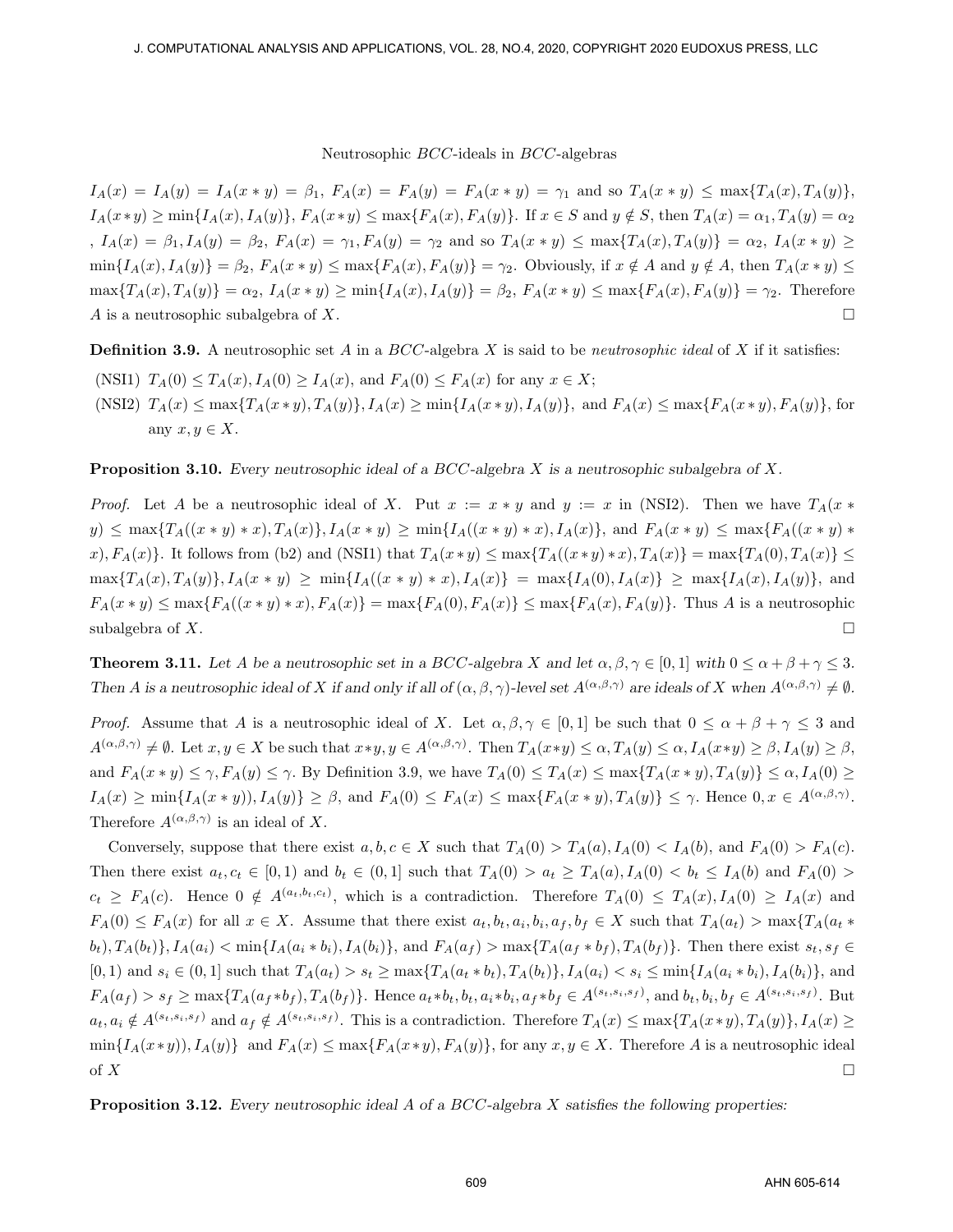(i) 
$$
(\forall x, y \in X)(x \le y \Rightarrow T_A(x) \le T_A(y), I_A(x) \ge I_A(y), F_A(x) \le F_A(y)),
$$
  
\n(ii)  $(\forall x, y, z \in X)(x * y \le z \Rightarrow T_A(x) \le \max\{T_A(y), T_A(z)\}, I_A(x) \ge \min\{I_A(y), I_A(z)\}, F_A(x) \le \max\{F_A(y), F_A(z)\}).$ 

$$
(\gamma_1 \circ \gamma_2) = (\gamma_1 \circ \gamma_2) = (\gamma_1 \circ \gamma_1) = (\gamma_1 \circ \gamma_2) = (\gamma_1 \circ \gamma_1) = (\gamma_1 \circ \gamma_2) = (\gamma_1 \circ \gamma_1) = (\gamma_1 \circ \gamma_2) = (\gamma_1 \circ \gamma_2) = (\gamma_1 \circ \gamma_2) = (\gamma_1 \circ \gamma_2) = (\gamma_1 \circ \gamma_2) = (\gamma_1 \circ \gamma_2) = (\gamma_1 \circ \gamma_2) = (\gamma_1 \circ \gamma_2) = (\gamma_1 \circ \gamma_2) = (\gamma_1 \circ \gamma_2) = (\gamma_1 \circ \gamma_2) = (\gamma_1 \circ \gamma_2) = (\gamma_1 \circ \gamma_2) = (\gamma_1 \circ \gamma_2) = (\gamma_1 \circ \gamma_2) = (\gamma_1 \circ \gamma_2) = (\gamma_1 \circ \gamma_2) = (\gamma_1 \circ \gamma_2) = (\gamma_1 \circ \gamma_2) = (\gamma_1 \circ \gamma_2) = (\gamma_1 \circ \gamma_2) = (\gamma_1 \circ \gamma_2) = (\gamma_1 \circ \gamma_2) = (\gamma_1 \circ \gamma_2) = (\gamma_1 \circ \gamma_2) = (\gamma_1 \circ \gamma_2) = (\gamma_1 \circ \gamma_2) = (\gamma_1 \circ \gamma_2) = (\gamma_1 \circ \gamma_2) = (\gamma_1 \circ \gamma_2) = (\gamma_1 \circ \gamma_2) = (\gamma_1 \circ \gamma_2) = (\gamma_1 \circ \gamma_2) = (\gamma_1 \circ \gamma_2) = (\gamma_1 \circ \gamma_2) = (\gamma_1 \circ \gamma_2) = (\gamma_1 \circ \gamma_2) = (\gamma_1 \circ \gamma_2) = (\gamma_1 \circ \gamma_2) = (\gamma_1 \circ \gamma_2) = (\gamma_1 \circ \gamma_2) = (\gamma_1 \circ \gamma_2) = (\gamma_1 \circ \gamma_2) = (\gamma_1 \circ \gamma_2) = (\gamma_1 \circ \gamma_2) = (\gamma_1 \circ \gamma_2) = (\gamma_1 \circ \gamma_2) = (\gamma_1 \circ \gamma_2) = (\gamma_1 \circ \gamma_2) = (\gamma_1 \circ \gamma_2) = (\gamma_1 \circ \gamma_2) = (\gamma_1 \circ \gamma_2) = (\gamma_1 \circ \gamma_2) = (\gamma_1 \circ \gamma_2) = (\gamma_1 \circ \gamma_2) = (\gamma_1 \circ \gamma_2) = (\gamma_
$$

*Proof.* (i) Let  $x, y \in X$  be such that  $x \leq y$ . Then  $x * y = 0$ . Using (NSI2) and (NSI1), we have  $T_A(x) \leq$  $\max\{T_A(x * y), T_A(y)\} = \max\{T_A(0), T_A(y)\} = T_A(y), I_A(y) \geq \min\{I_A(x * y), I_A(y)\} = \min\{I_A(0), I_A(y)\} =$  $I_A(y)$ , and  $F_A(x) \le \max\{F_A(x*y), F_A(y)\} = \max\{F_A(0), F_A(y)\} = F_A(y)$ .

(ii) Let  $x, y, z \in X$  be such that  $x * y \le z$ . By (NSI2) and (NSI1). we get  $T_A(x * y) \le \max\{T_A((x * y) * y) + T_A((x * y) * y) + T_A((x * y) * y) + T_A((x * y) * y) + T_A((x * y) * y) + T_A((x * y) * y) + T_A((x * y) * y) + T_A((x * y) * y) + T_A((x * y) * y)$  $z(X, \mathcal{I}_A(z)) = \max\{T_A(0), T_A(z)\} = T_A(z), I_A(x*y) \geq \min\{I_A((x*y)*z), I_A(z)\} = \min\{I_A(0), I_A(z)\} = I_A(z),$  and  $F_A(x * y) \le \max\{F_A((x * y) * z), F_A(z)\} = \max\{F_A(0), F_A(z)\} = F_A(z)$ . Hence  $T_A(x) \le \max\{T_A(x * y), T_A(y)\} \le$  $\max\{T_A(y), T_A(z)\}, I_A(x) \geq \min\{I_A(x * y), I_A(y)\}\geq \min\{I_A(y), I_A(z)\}, \text{ and } F_A(x) \leq \max\{F_A(x * y), F_A(y)\}\leq$  $\Box$  $\Box$  $\Box$  $\Box$  $\Box$  $\Box$  $\Box$  $\Box$ 

The following corollary is easily proved by induction.

**Corollary 3.13.** *Every neutrosophic ideal A of a BCC-algebra X satisfies the following property:*

(3.3)  $(\cdots(x*a_1)*\cdots)*a_n=0 \Rightarrow T_A(x) \leq \bigvee_{k=1}^n T_A(a_k), I_A(x) \geq \bigwedge_{k=1}^n I_A(a_k), F_A(x) \leq \bigvee_{k=1}^n F_A(a_k),$  for all  $x, a_1, \cdots, a_n \in X$ .

**Definition 3.14.** Let *A* and *B* be neutrosophic sets of a set *X*. The *union* of *A* and *B* is defined to be a neutrosophic set

$$
A\tilde{\cup}B := \{ \langle x, T_{A\cup B}(x), I_{A\cup B}(x), F_{A\cup B}(x) \rangle | x \in X \},\
$$

where  $T_{A\cup B}(x) = \min\{T_A(x), T_B(x)\}, I_{A\cup B}(x) = \max\{I_A(x), I_B(x)\}, F_{A\cup B}(x) = \min\{F_A(x), F_B(x)\},$  for all  $x \in X$ . The *intersection* of *A* and *B* is defined to be a neutrosophic set

$$
A \tilde{\cap} B := \{ \langle x, T_{A \cap B}(x), I_{A \cap B}(x), F_{A \cap B}(x) \rangle | x \in X \},\
$$

where  $T_{A\cap B}(x) = \max\{T_A(x), T_B(x)\}\$ ,  $I_{A\cap B}(x) = \min\{I_A(x), I_B(x)\}\$ ,  $F_{A\cap B}(x) = \max\{F_A(x), F_B(x)\}\$ , for all *x ∈ X*.

**Theorem 3.15.** *The intersection of two neutrosophic ideals of a BCC-algebra X is a also a neutrosophic ideal of X.*

*Proof.* Let *A* and *B* be neutrosophic ideals of *X*. For any  $x \in X$ , we have  $T_{A \cap B}(0) = \max\{T_A(0), T_B(0)\} \le$  $\max\{T_A(x),T_B(x)\}=T_{A\cap B}(x), I_{A\cap B}(0)=\min\{T_A(0),T_B(0)\}\geq \min\{I_A(x),I_B(x)\}=I_{A\cap B}(x),$  and  $F_{A\cap B}(0)=\min\{T_A(x),T_B(x)\}$  $\max\{F_A(0), F_B(0)\}\leq \max\{F_A(x), F_B(x)\}=F_{A\cap B}(x)$ . Let  $x, y \in X$ . Then we have

$$
T_{A \cap B}(x) = \max\{T_A(x), T_B(x)\}
$$
  
\n
$$
\leq \max\{\max\{T_A(x * y), T_A(y)\}, \max\{T_B(x * y), T_B(y)\}\}
$$
  
\n
$$
= \max\{\max\{T_A(x * y), T_B(x * y)\}, \max\{T_A(y), T_B(y)\}\}
$$
  
\n
$$
= \max\{T_{A \cap B}(x * y), T_{A \cap B}(y)\},
$$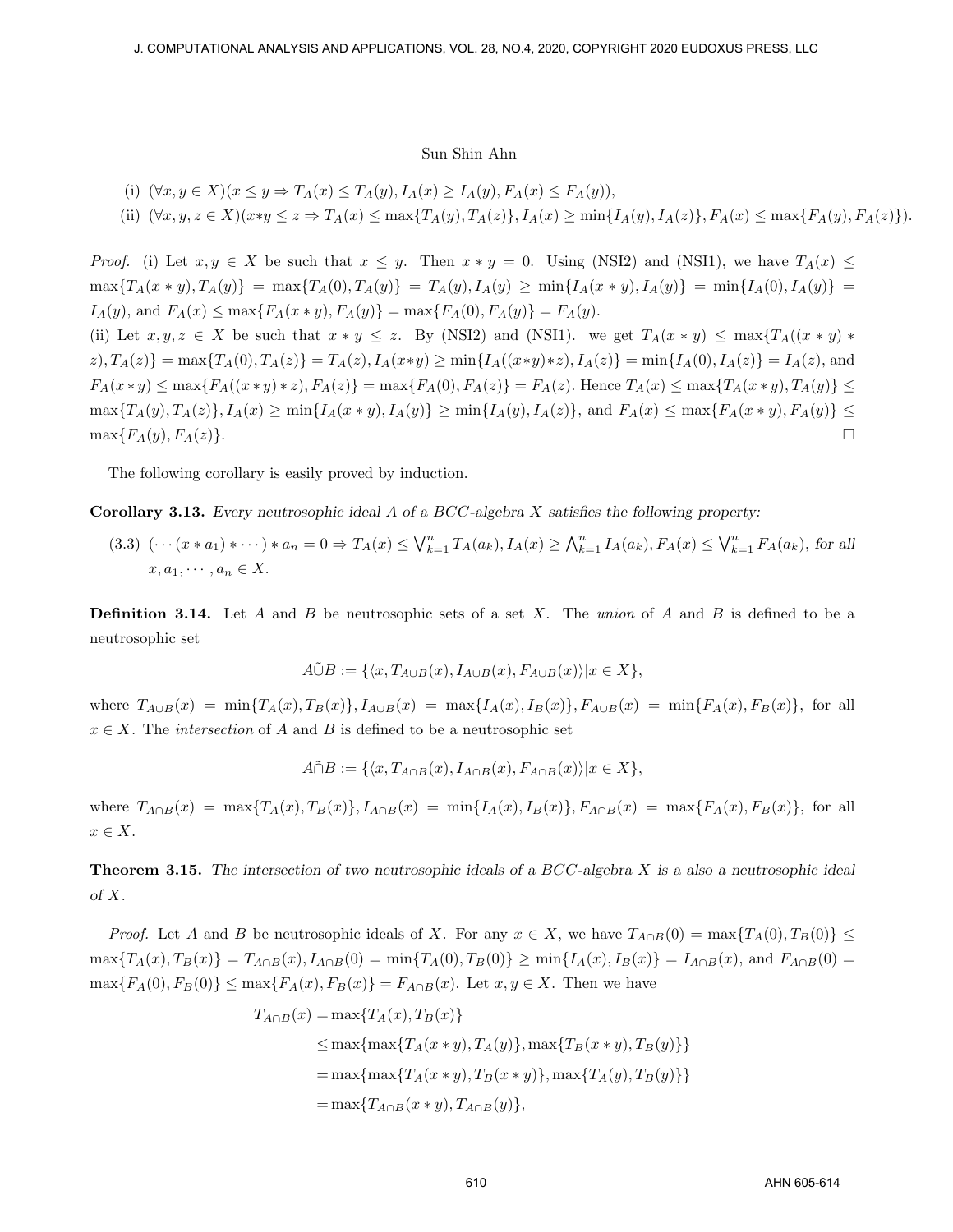$$
I_{A \cap B}(x) = \min\{I_A(x), I_B(x)\}
$$
  
\n
$$
\geq \min\{\min\{I_A(x * y), I_A(y)\}, \min\{I_B(x * y), I_B(y)\}\}
$$
  
\n
$$
= \min\{\min\{I_A(x * y), I_B(x * y)\}, \min\{I_A(y), I_B(y)\}\}
$$
  
\n
$$
= \min\{I_{A \cap B}(x * y), I_{A \cap B}(y)\},
$$

and

$$
F_{A \cap B}(x) = \max\{F_A(x), F_B(x)\}
$$
  
\n
$$
\leq \max\{\max\{F_A(x * y), F_A(y)\}, \max\{F_B(x * y), F_B(y)\}\}
$$
  
\n
$$
= \max\{\max\{F_A(x * y), F_B(x * y)\}, \max\{F_A(y), F_B(y)\}\}
$$
  
\n
$$
= \max\{F_{A \cap B}(x * y), F_{A \cap B}(y)\}.
$$

Hence  $\widehat{A} \cap B$  is a neutrosophic ideal of *X*.

**Corollary 3.16.** If  $\{A_i | i \in \mathbb{N}\}\$ is a family of neutrosophic ideals of a BCC-algebra X, then so is  $\tilde{\cap}_{i \in \mathbb{N}} A_i$ .

The union of any set of neutrosophic ideals of a *BCC*-algebra *X* need not be a neutrosophic ideal of *X.* **Example 3.17.** Let  $X = \{0, 1, 2, 3, 4\}$  be a *BCC*-algebra [5] with the following table:

|  | $*   0 1 2 3 4$ |                                                                                                                                                                  |  |
|--|-----------------|------------------------------------------------------------------------------------------------------------------------------------------------------------------|--|
|  |                 | $\begin{array}{cccccc} 0 & 0 & 0 & 0 & 0 & 0 \\ 1 & 1 & 0 & 1 & 0 & 0 \\ 2 & 2 & 2 & 0 & 0 & 0 \\ 3 & 3 & 3 & 1 & 0 & 0 \\ 4 & 4 & 3 & 4 & 3 & 0 \\ \end{array}$ |  |
|  |                 |                                                                                                                                                                  |  |
|  |                 |                                                                                                                                                                  |  |
|  |                 |                                                                                                                                                                  |  |
|  |                 |                                                                                                                                                                  |  |

Define neutrosophic sets *A* and *B* of *X* as follows:

$$
T_A: X \to [0, 1], x \mapsto \begin{cases} 0.12, & \text{if } x \in \{0, 1\} \\ 0.74 & \text{otherwise,} \end{cases}
$$
  

$$
I_A: X \to [0, 1], x \mapsto \begin{cases} 0.63, & \text{if } x \in \{0, 1\} \\ 0.11 & \text{otherwise,} \end{cases}
$$
  

$$
F_A: X \to [0, 1], x \mapsto \begin{cases} 0.12, & \text{if } x \in \{0, 1\} \\ 0.74 & \text{otherwise,} \end{cases}
$$
  

$$
T_B: X \to [0, 1], x \mapsto \begin{cases} 0.13, & \text{if } x \in \{0, 2\} \\ 0.63 & \text{otherwise,} \end{cases}
$$
  

$$
I_B: X \to [0, 1], x \mapsto \begin{cases} 0.75, & \text{if } x \in \{0, 2\} \\ 0.14 & \text{otherwise,} \end{cases}
$$

and

$$
F_B: X \to [0,1], x \mapsto \begin{cases} 0.13, & \text{if } x \in \{0,2\} \\ 0.63 & \text{otherwise.} \end{cases}
$$

It is easy to check that *A* and *B* are neutrosophic ideals of *X*. But *A∪*˜*B* is not a neutrosophic ideal of X, since  $T_{A\cup B}(3) = \min\{T_A(3), T_B(3)\} = 0.63 \nleq \max\{T_{A\cup B}(3*2), T_{A\cup B}(2)\} = \max\{T_{A\cup B}(1), T_{A\cup B}(2)\} =$  $\max{\{\min\{T_A(1), T_B(1)\}, \min\{T_A(2), T_B(2)\}\}} = \max{\{0.12, 0.13\}} = 0.13.$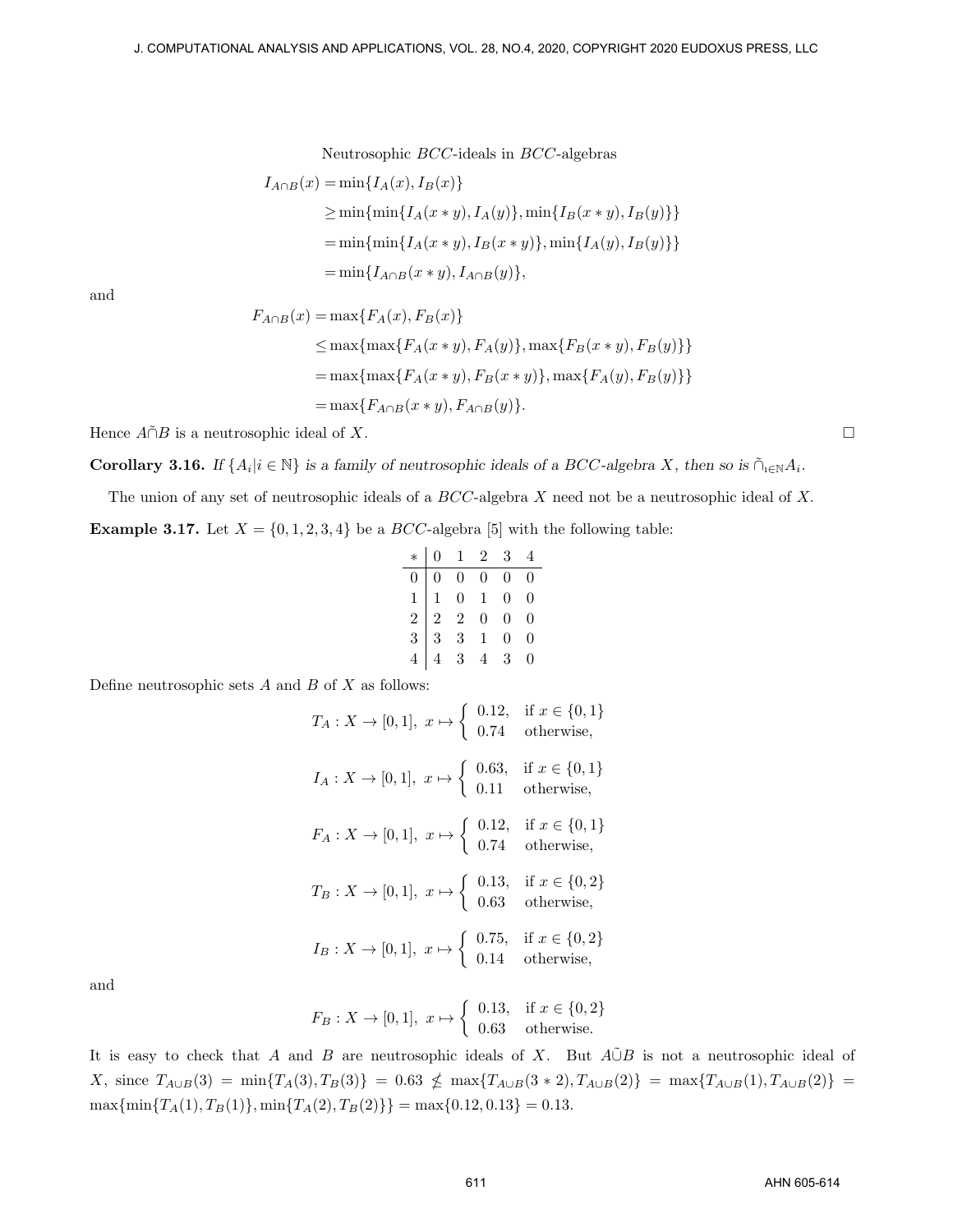**Definition 3.18.** A neutrosophic set *A* in a *BCC*-algebra *X* is said to be a *neutrosophic BCC-ideal* of *X* if it satisfies (NSI1) and

(NSI3)  $T_A(x * z) \leq \max\{T_A((x * y) * z), T_A(y)\}, I_A(x * z) \geq \min\{I_A((x * y) * z), I_A(y)\}\$ , and  $F_A(x * z) \leq$  $\max\{F_A((x * y) * z), F_A(y)\}\$ , for any  $x, y, z \in X$ .

**Lemma 3.19.** *Every neutrosophic BCC-ideal of a BCC-algebra X is a neutrosophic ideal of X.*

*Proof.* Let *A* be a neutrosophic *BCC*-ideal of a *BCC*-algebra *X*. Put *z* := 0 in (NSI3). By (a3), we have  $T_A(x * 0) = T_A(x) \le \max\{T_A((x * y) * 0), T_A(y)\} = \max\{T_A(x * y), T_A(y)\}, I_A(x * 0) = I_A(x) \ge \min\{I_A((x * y) * 0), T_A(y)\}$  $(0), I_A(y) = \min\{I_A(x*y), I_A(y)\}, \text{ and } F_A(x*0) = F_A(x) \leq \max\{F_A((x*y)*0), F_A(y)\} = \max\{F_A(x*y), F_A(y)\},$ for any  $x, y \in X$ . Hence *A* is a neutrosophic ideal of *X*. □

**Corollary 3.20.** *Every neutrosophic BCC-ideal of a BCC-algebra X is a neutrosophic subalgebra of X.*

The converse of Proposition 3.10 and Lemma 3.19 need not be true in general (see Example 3.21).

**Example 3.21.** Let  $X = \{0, 1, 2, 3, 4\}$  be a *BCC*-algebra as in Example 3.17. Define a neutrosophic set *A* of *X* as follows:

$$
T_A: X \to [0,1], \ x \mapsto \left\{ \begin{array}{ll} 0.13 & \text{if } x \in \{0,1,2,3\} \\ 0.83 & \text{if } x = 4, \end{array} \right.
$$

$$
I_A: X \to [0, 1], \ x \mapsto \left\{ \begin{array}{ll} 0.82 & \text{if } x \in \{0, 1, 2, 3\} \\ 0.11 & \text{if } x = 4, \end{array} \right.
$$

and

$$
F_A: X \to [0, 1], \ x \mapsto \left\{ \begin{array}{ll} 0.13 & \text{if } x \in \{0, 1, 2, 3\} \\ 0.83 & \text{if } x = 4, \end{array} \right.
$$

It is easy to check that *A* is a neutrosophic subalgebra of *X*, but not a neutrosophic ideal of *X*, since  $T_A(4)$  =  $0.83 \nleq \max\{T_A(4*3), T_A(3)\} = \max\{T_A(3), T_A(3)\} = 0.13$ . Consider a neutrosophic set B of X which is given by

$$
T_B: X \to [0, 1], \ x \mapsto \begin{cases} 0.14 & \text{if } x \in \{0, 1\}, \\ 0.84 & \text{if } x \in \{2, 3, 4\} \end{cases}
$$
  

$$
I_B: X \to [0, 1], \ x \mapsto \begin{cases} 0.85 & \text{if } x \in \{0, 1\} \\ 0.12 & \text{if } x \in \{2, 3, 4\}, \end{cases}
$$

and

$$
F_B: X \to [0,1], \ x \mapsto \left\{ \begin{array}{ll} 0.14 & \text{if } x \in \{0,1\} \\ 0.84 & \text{if } x \in \{2,3,4\}. \end{array} \right.
$$

It is easy to show that *B* is a neutrosophic ideal of *X*, but not a neutrosophic *BCC*-ideal of *X*, since  $T_B(4*3)$  =  $T_B(3) = 0.84 \nleq \max\{T_B((4*1)*3), T_B(1)\} = \max\{T_B(0), T_B(1)\} = 0.14.$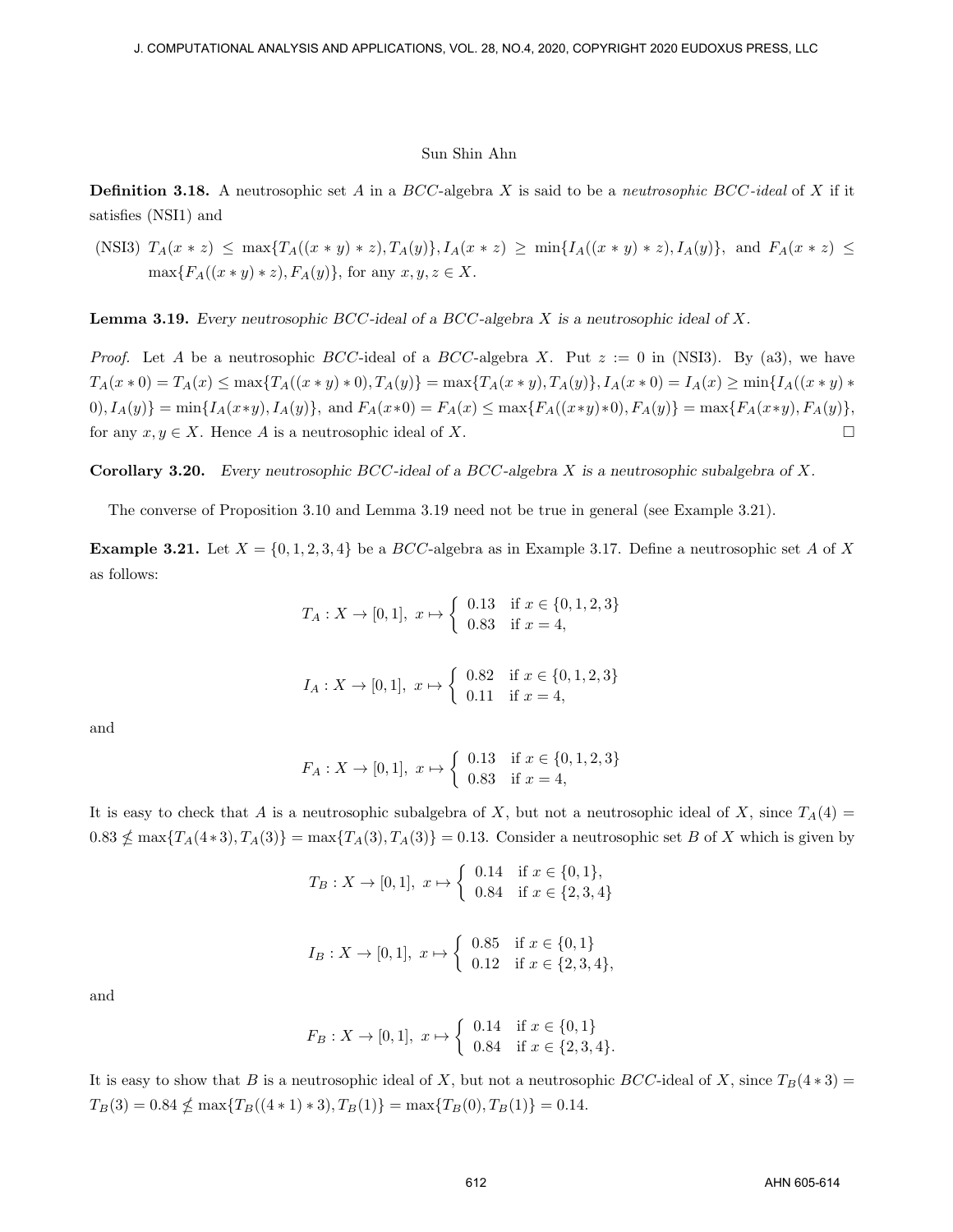**Example 3.22.** Let  $X = \{0, 1, 2, 3, 4, 5\}$  be a *BCC*-algebra [5] with the following table:

| $\begin{array}{c cccccc} * & 0 & 1 & 2 & 3 & 4 & 5 \\ \hline 0 & 0 & 0 & 0 & 0 & 0 & 0 \\ 1 & 1 & 0 & 0 & 0 & 0 & 1 \\ 2 & 2 & 2 & 0 & 0 & 1 & 1 \\ 3 & 3 & 2 & 1 & 0 & 1 & 1 \\ 4 & 4 & 4 & 4 & 4 & 0 & 1 \\ 5 & 5 & 5 & 5 & 5 & 5 & 0 \\ \end{array}$ |  |  |  |
|---------------------------------------------------------------------------------------------------------------------------------------------------------------------------------------------------------------------------------------------------------|--|--|--|
|                                                                                                                                                                                                                                                         |  |  |  |
|                                                                                                                                                                                                                                                         |  |  |  |
|                                                                                                                                                                                                                                                         |  |  |  |
|                                                                                                                                                                                                                                                         |  |  |  |
|                                                                                                                                                                                                                                                         |  |  |  |

Define a neutrosophic set *A* of *X* as follows:

$$
T_A: X \to [0, 1], \ x \mapsto \begin{cases} 0.43 & \text{if } x \in \{0, 1, 2, 3, 4\} \\ 0.55 & \text{if } x = 5, \end{cases}
$$
\n
$$
I_A: X \to [0, 1], \ x \mapsto \begin{cases} 0.54 & \text{if } x \in \{0, 1, 2, 3, 4\} \\ 0.42 & \text{if } x = 5, \end{cases}
$$

and

$$
F_A: X \to [0,1], \ x \mapsto \left\{ \begin{array}{ll} 0.43 & \text{if } x \in \{0,1,2,3,4\} \\ 0.55 & \text{if } x = 5. \end{array} \right.
$$

It is easy to check that *A* is a neutrosophic *BCC*-ideal of *X*.

**Theorem 3.23.** Let A be a neutrosophic set in a BCC-algebra X and let  $\alpha, \beta, \gamma \in [0,1]$  with  $0 \le \alpha + \beta + \gamma \le 3$ . *Then A is a neutrosophic BCC*-ideal of *X if and only if all of*  $(\alpha, \beta, \gamma)$ -level set  $A^{(\alpha, \beta, \gamma)}$  are BCC-ideals of X *when*  $A^{(\alpha,\beta,\gamma)} \neq \emptyset$ *.* 

*Proof.* Similar to Theorem 3.11.  $\square$ 

**Proposition 3.24.** Let A be a neutrosophic BCC-ideal of a BCC-algebra X. Then  $X_T := \{x \in X | T_A(x) =$  $T_A(0)$ ,  $X_T := \{x \in X | I_A(x) = I_A(0) \}$ , and  $X_F := \{x \in X | F_A(x) = F_A(0) \}$  are BCC-ideals of X.

*Proof.* Clearly,  $0 \in X_T$ . Let  $(x * y) * z, y \in X_T$ . Then  $T_A((x * y) * z) = T_A(0)$  and  $T_A(y) = T_A(0)$ . It follows from (NSI3) that  $T_A(x * z) \le \max\{T_A((x * y) * z), T_A(y)\} = T_A(0)$ . By (NSI1), we get  $T_A(x * z) = T_A(0)$ . Hence  $x * z \in X_T$ . Therefore  $X_T$  is a *BCC*-ideal of *X*. By a similar way,  $X_I$  and  $X_F$  are *BCC*-ideals of *X*. □

#### **REFERENCES**

- [1] S. S. Ahn, Applications of soft sets to *BCC*-ideals in *BCC*-algebras, J. Comput. Anal. Appl. (to appear).
- [2] S. S. Ahn and S. H. Kwon, Toplogical properties in *BCC*-algerbras, Commun. Korean Math. Soc. **23(2)** (2008), 169-178.
- [3] K. Atanassov, *Intuitionistic fuzzy sets,* Fuzzy sets and Systems 20 (1986), 87–96.
- [4] W. A. Dudek, *On constructions of BCC-algebras,* Selected Papers on *BCK* and *BCI*-algebras **1** (1992), 93-96.
- [5] W. A. Dudek and X. Zhang, *On ideals and congruences in BCC-algeras,* Czecho Math. J. **48** (1998), 21-29.
- [6] J. Hao, *Ideal Theory of BCC-algebras,* Sci. Math. Japo. **3** (1998), 373-381.
- [7] Y. B. Jun, F. Smarandache and H. Bordbar, *Neutrosophic N -structures applied to BCK/BCI-algebras,* Information, (to submit).
- [8] Y. Kormori, *The class of BCC-algebras is not a varity,* Math. Japo. **29** (1984), 391-394.